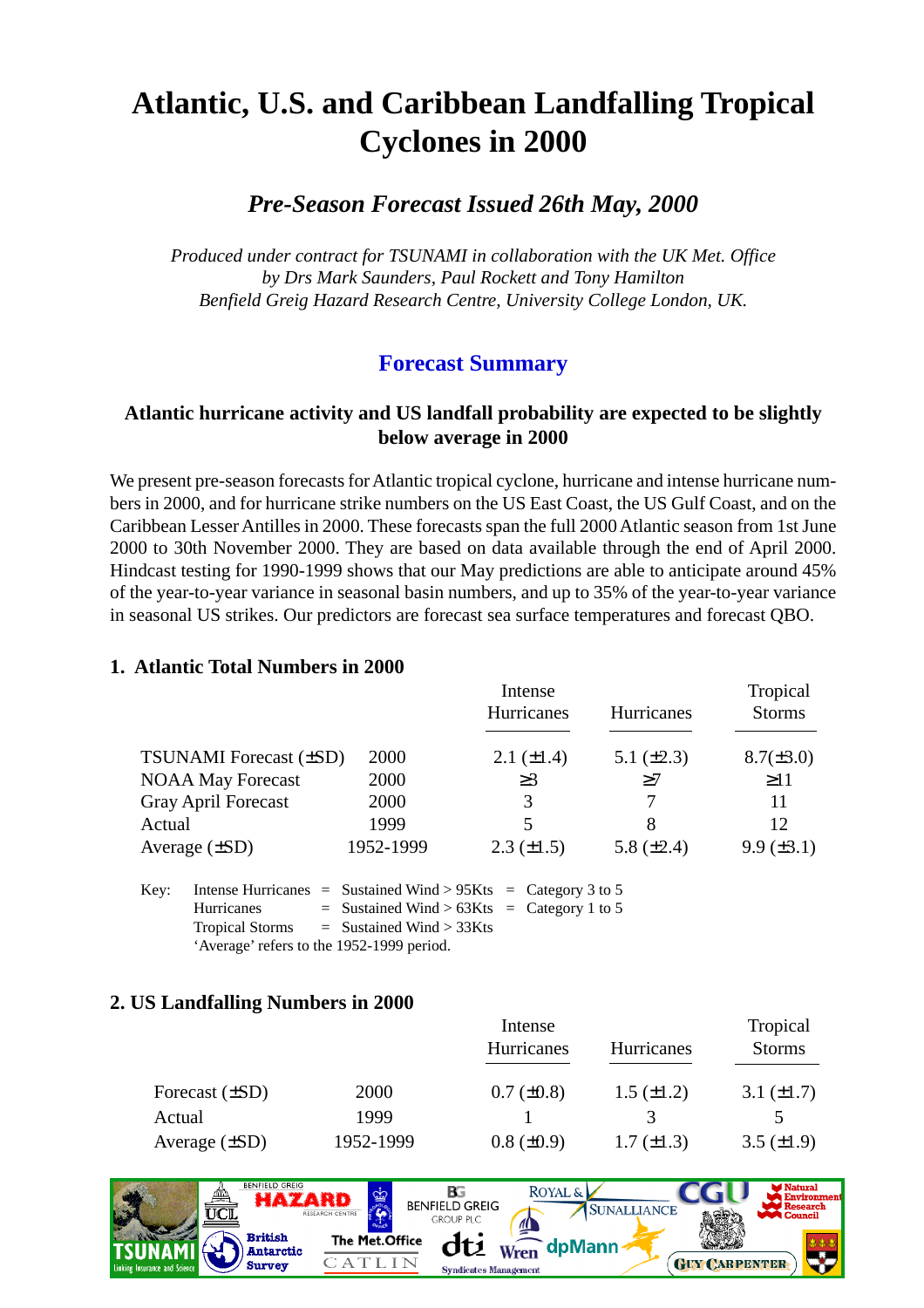#### **3. US East Coast Strikes in 2000**

|                     |           | Intense           |                   | Tropical        |
|---------------------|-----------|-------------------|-------------------|-----------------|
|                     |           | Hurricanes        | Hurricanes        | <b>Storms</b>   |
| Forecast $(\pm SD)$ | 2000      | $0.6 \ (\pm 0.8)$ | $0.8 \ (\pm 0.9)$ | $1.7 (\pm 1.3)$ |
| Actual              | 1999      |                   |                   |                 |
| Average $(\pm SD)$  | 1952-1999 | $0.4 \ (\pm 0.6)$ | $1.0 (\pm 1.0)$   | 2.1 $(\pm 1.5)$ |

#### **4. US Gulf Coast Strikes in 2000**

|                     |           | Intense           |                   | Tropical          |  |
|---------------------|-----------|-------------------|-------------------|-------------------|--|
|                     |           | Hurricanes        | <b>Hurricanes</b> | <b>Storms</b>     |  |
| Forecast $(\pm SD)$ | 2000      | $0.3 \ (\pm 0.5)$ | $1.0 (\pm 1.0)$   | $2.3 \ (\pm 1.5)$ |  |
| Actual              | 1999      |                   |                   |                   |  |
| Average $(\pm SD)$  | 1952-1999 | $0.4 \ (\pm 0.7)$ | $1.0 (\pm 1.0)$   | $2.5 \ (\pm 1.6)$ |  |

#### **5. Caribbean Lesser Antilles Strikes in 2000**

|                     |           | Intense           |                   | Tropical          |
|---------------------|-----------|-------------------|-------------------|-------------------|
|                     |           | Hurricanes        | Hurricanes        | <b>Storms</b>     |
| Forecast $(\pm SD)$ | 2000      | $0.2 \ (\pm 0.4)$ | $0.4~(\pm 0.6)$   | $1.2 \ (\pm 1.1)$ |
| Actual              | 1999      |                   |                   |                   |
| Average $(\pm SD)$  | 1952-1999 | $0.3 \ (\pm 0.5)$ | $0.5 \ (\pm 0.7)$ | $1.3 \ (\pm 1.1)$ |

### **Predictors and Key Influences in 2000**

We use a Poisson generalised linear model to describe the year-to-year variability in seasonal incidence rates. As such, the standard error given on all forecasts is the square root of the forecast mean. Mean absolute errors computed from hindcasts over 1990-1999 are typically 30% less than the forecast standard errors (see examples on page 4).

The predictors in our model are forecast sea surface temperatures (SSTs) for Nino 3.4 in August-September 2000, forecast SSTs for five Atlantic regions in the tropics and extra-tropics in August-September 2000, and the forecast QBO for August-September 2000. The forecast Nino 3.4 value we employ is the median of eight leading internatonal ENSO forecasts. The Atlantic SST forecasts we use are developed in-house. These latter can anticipate about 50% of seasonal variance in the required Atlantic August-September SSTs from the end of April.

The strongest factors behind the forecast of slightly below average activity in 2000 are the neutral Nino 3.4 forecast (median value of -0.2°C (1961-1990 climatology), and the forecast neutral SSTs (anomaly of  $0.02^{\circ}$ C (1961-1990 climatology)) for the Atlantic main development region (10 $^{\circ}$ - $20^{\circ}$ N,  $20^{\circ}$ -60°W).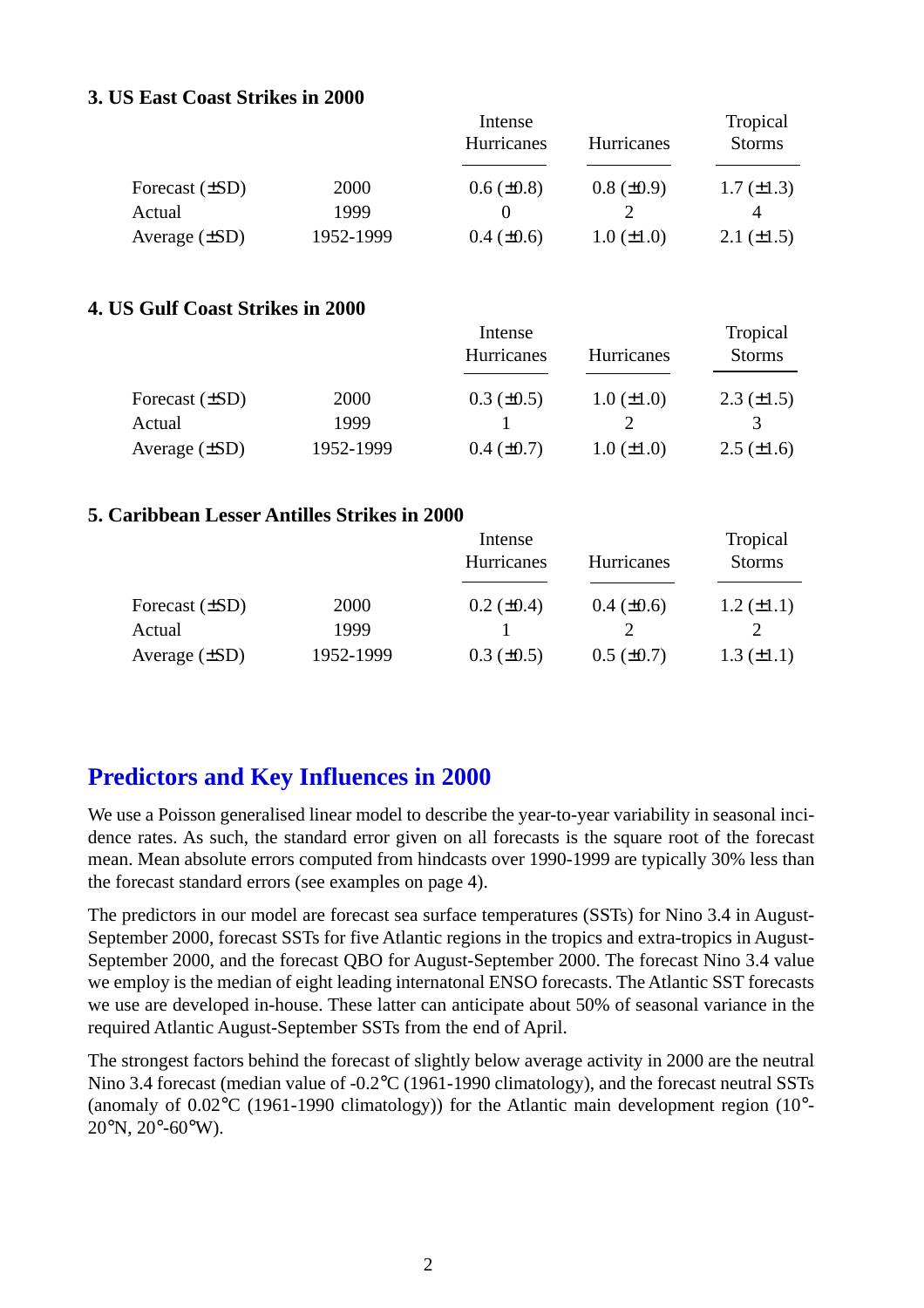# **Total Number of Atlantic Tropical Cyclones**



### **Probability of Exceedance Forecast for 2000**



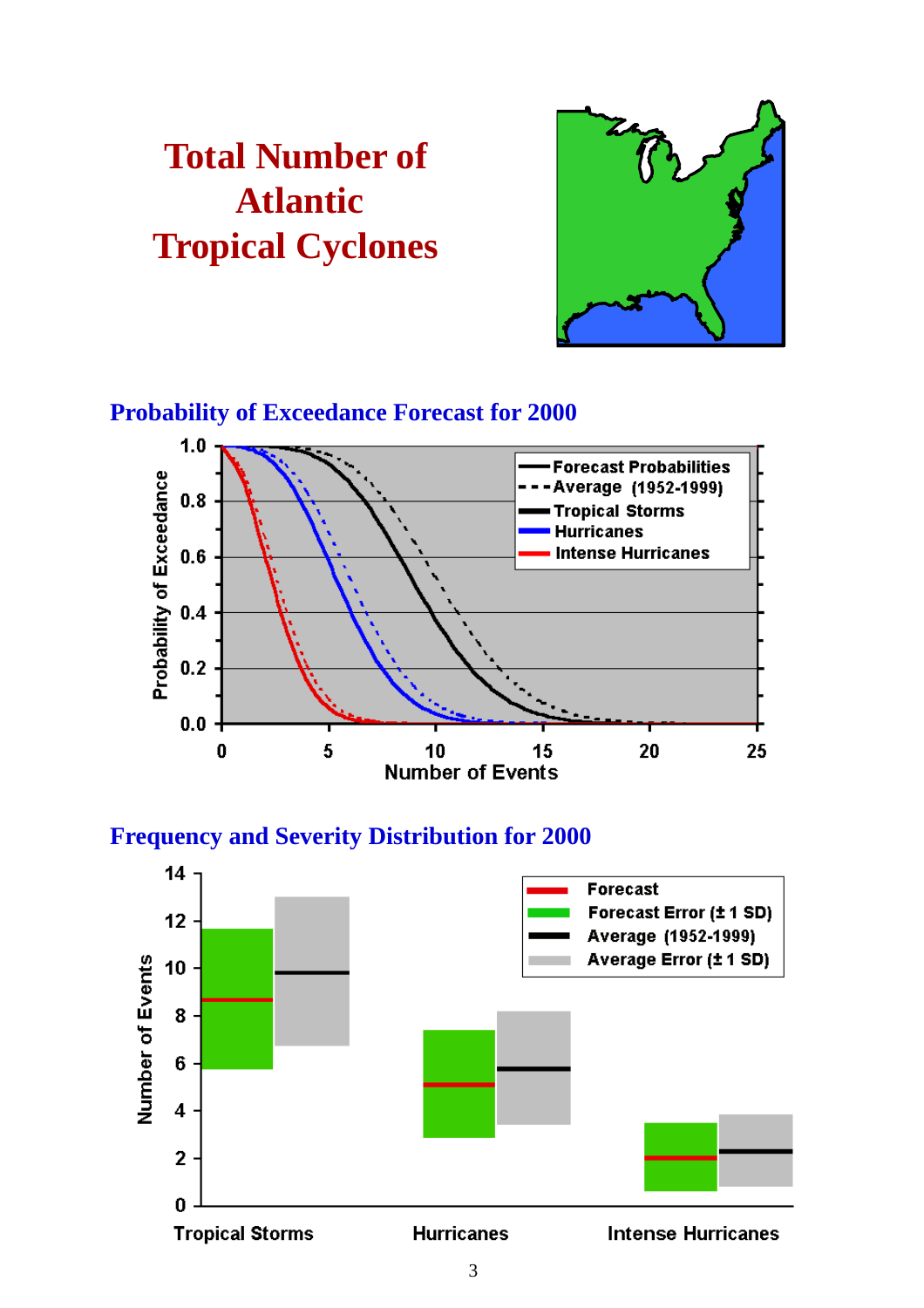## **Model Hindcast Performance 1990-1999: Basin Total Numbers**

How would the pre-season model (using data up to the end of April) perform had it been available in previous years?



## **Hurricanes**





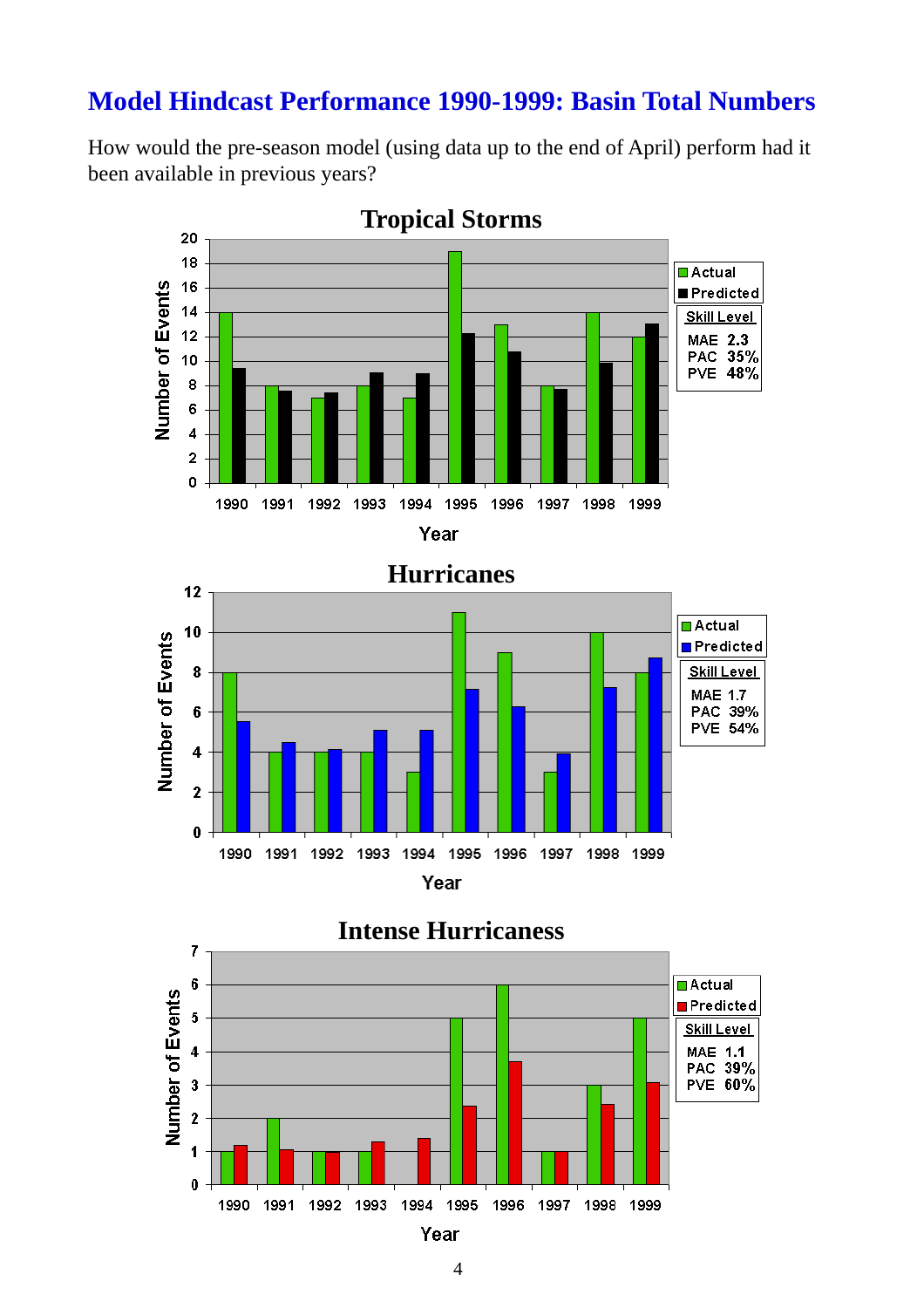

#### **Probability of Exceedance Forecast for 2000**

**USA Landfalling**

**Tropical Cyclones**



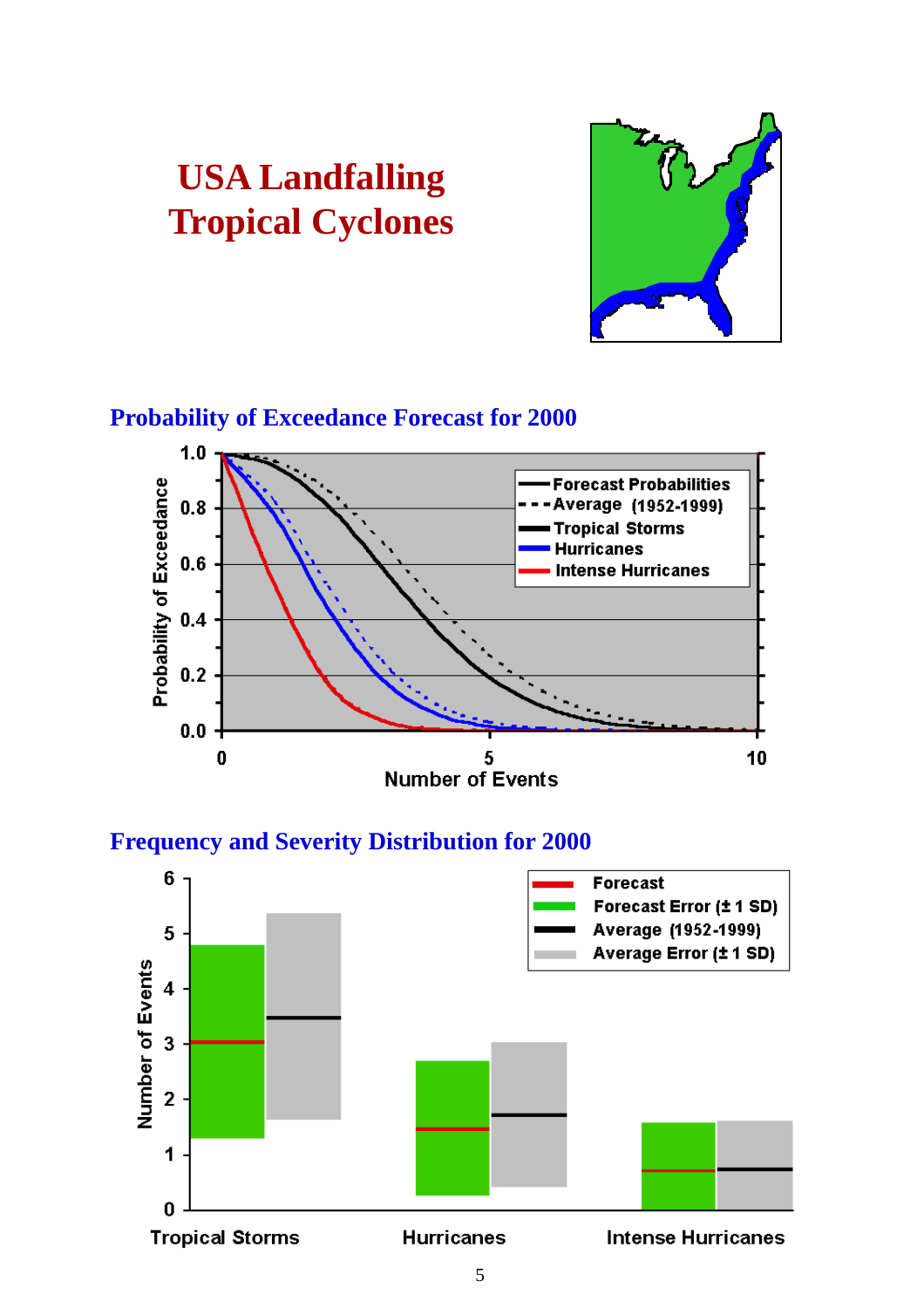## **East Coast Landfalling Tropical Cyclones**



## **Probability of Exceedance Forecast for 2000**



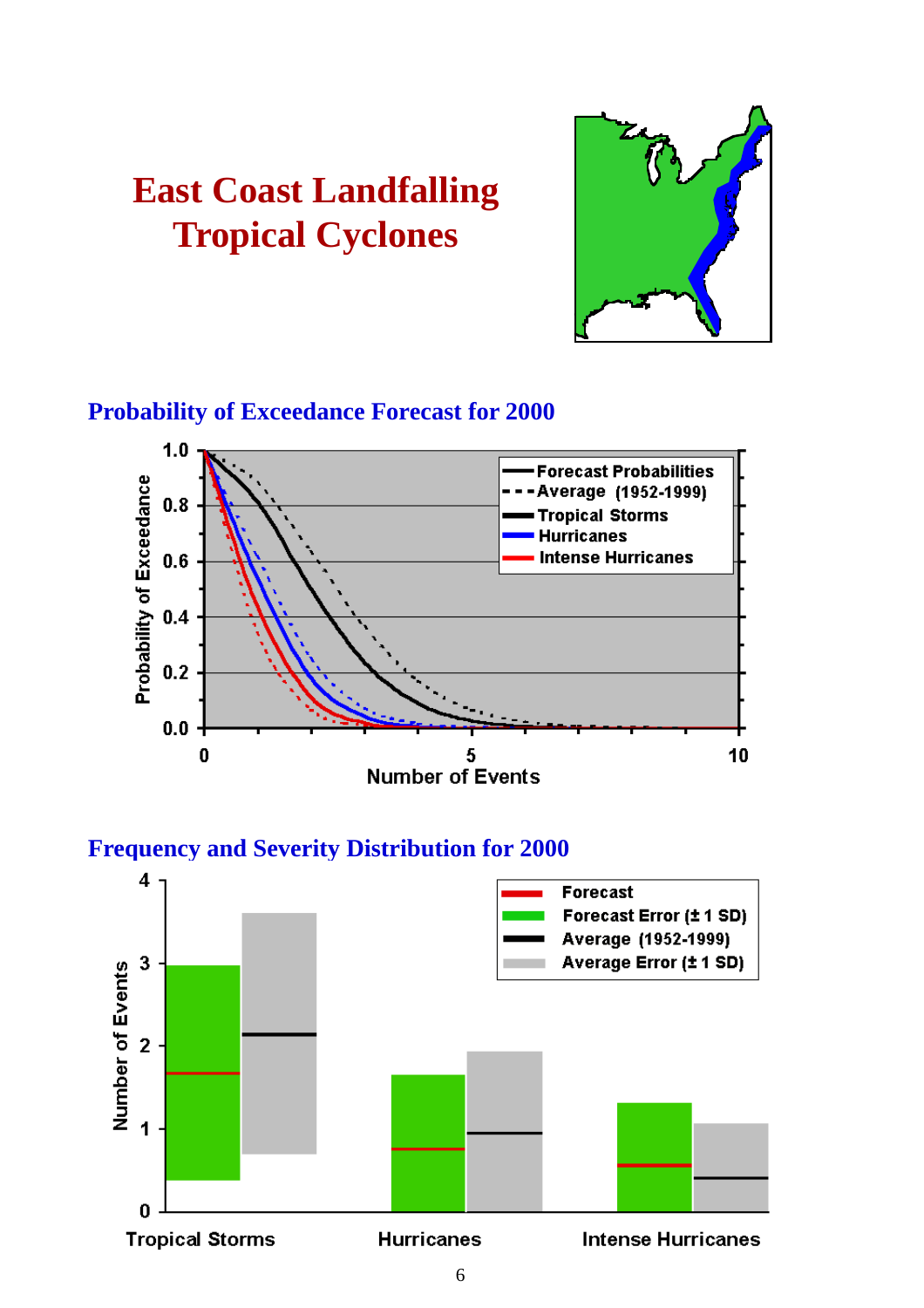# **Gulf Coast Landfalling Tropical Cyclones**



## **Probability of Exceedance Forecast for 2000**



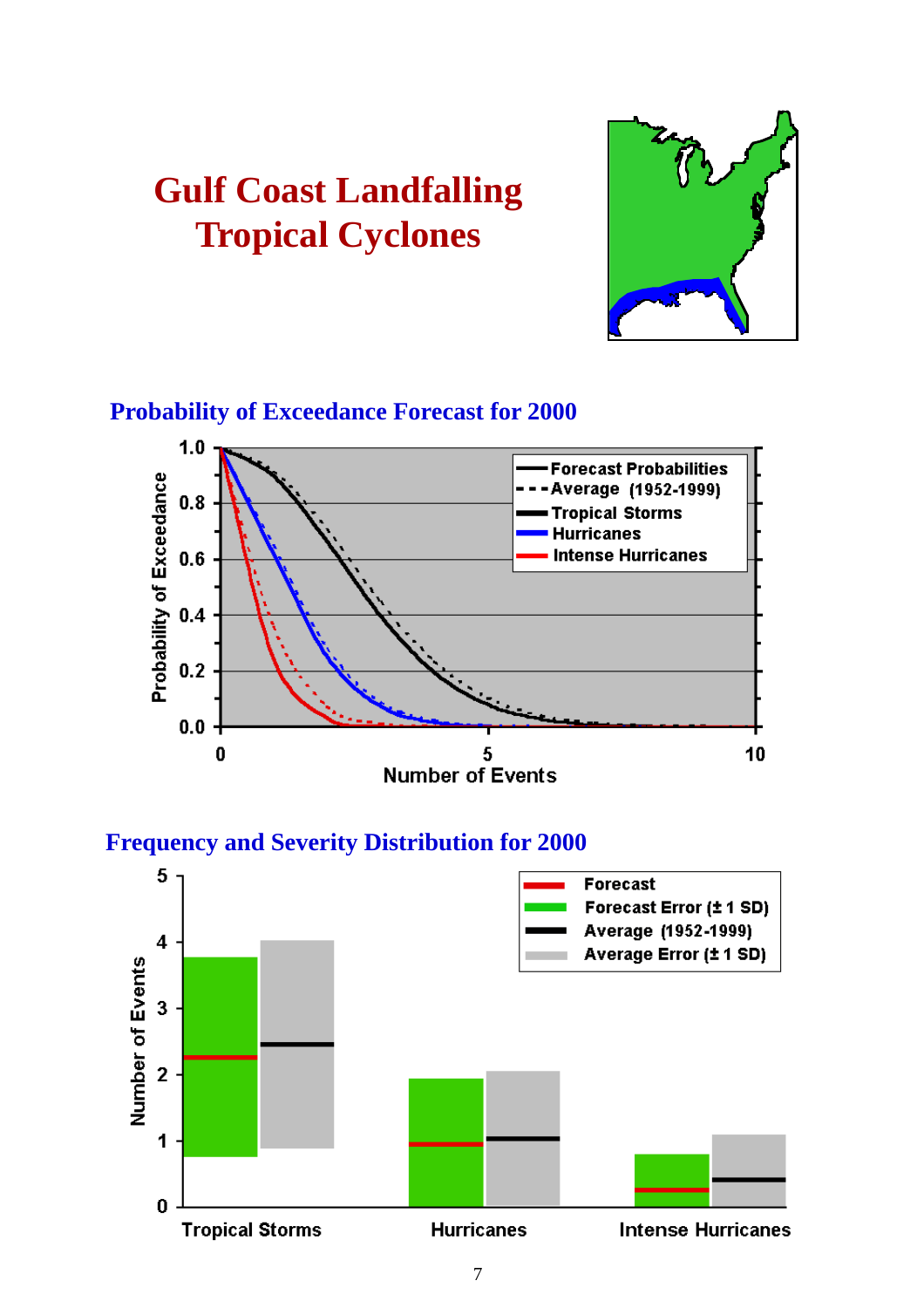



#### **Probability of Exceedance Forecast for 2000**



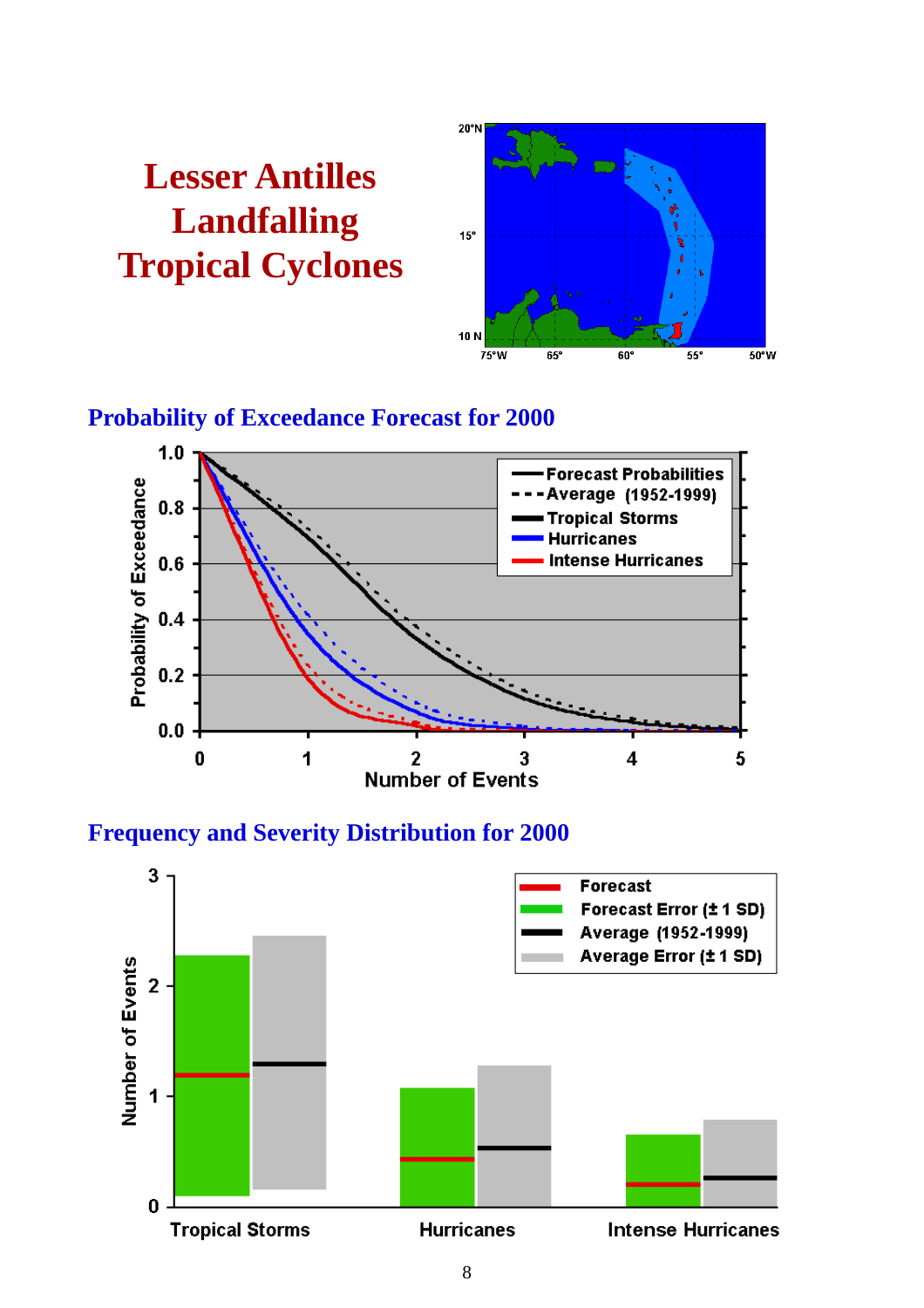#### **Potential Benefits**

Tropical cyclones rank above earthquakes and floods as the major cause of property damage in the United States. The annual hurricane damage bill in the continental US for 1926-1995 is estimated as US \$5.0 billion (1997 \$) [Pielke and Landsea, 1998]; for the period 1990-1998 the annual figure is US \$5.2 billion (1997 \$). Intense tropical cyclones - or hurricanes - are responsible for 98% of US damage [Pielke and Landsea, 1998]. With the advent of satellites, numerical models provide warnings of impending landfall up to a week ahead. However, efforts are now being given to the seasonal probabilistic forecasting of these landfalls many months in advance. Such long-range forecasts - if skilful - would benefit a range of industry including insurance, energy and power, and agriculture.

#### **Hindcast Skill Measures**

The tropical cyclone and SST forecast skill is assessed by hindcast testing over the period 1990- 1999. We use constant predictor sets throughout but only use prior years to calculate the regression relation for each future year to be forecast - ie the hindcasts are performed in 'forecast' mode. Thus 1990 is forecast using 1952-1989 data, 1991 using 1952-1990 data, etc. We do not employ the jackknife method of cross-validation which inflates skill. The hindcast values are compared against verification, and the model skill is quantified using the following standard measures:

- MAE (Mean Absolute Error) defined as the mean absolute difference between the predicted and actual values. The lower this value, the more skilful the model.
- PAC (Percentage Agreement Coefficient) defined as the mean absolute difference between the predicted and actual values relative to the level expected under the model. A PAC of 100% indicates perfect skill, a PAC value of 0% indicates no forecast skill.
- PVE (Percentage of Variance Explained) defined as the percent of the actual variance explained by the forecast. A PVE of 100% indicates perfect skill, a PVE of 0% indicates no skill.

#### **Future Forecasts**

An extended-range forecast for Atlantic seasonal tropical cyclone activity and for US and Caribbean hurricane strike probabilities in 2001 will be issued on 1st October 2000.

End-of-year summaries and forecast verifications for the NW Pacific and Atlantic 2000 seasons will be issued in early December 2000.

#### **Acknowledgements**

The Seasonal Prediction of Tropical Cyclones project is coordinated by the UK Met. Office under the direction of Mrs Alyson Bedford. We wish to thank Lance Garrard (Director, MetRisk Ltd) and Mike Cooper (CGU Group) for industrial liaison, Dr Richard Chandler (Department of Statistical Science, University College London) for statistical advice, Dr Mike Davey (Met. Office) for meteorological expertise, and Frank Roberts and Justin Mansley (UCL) for computing assistance.